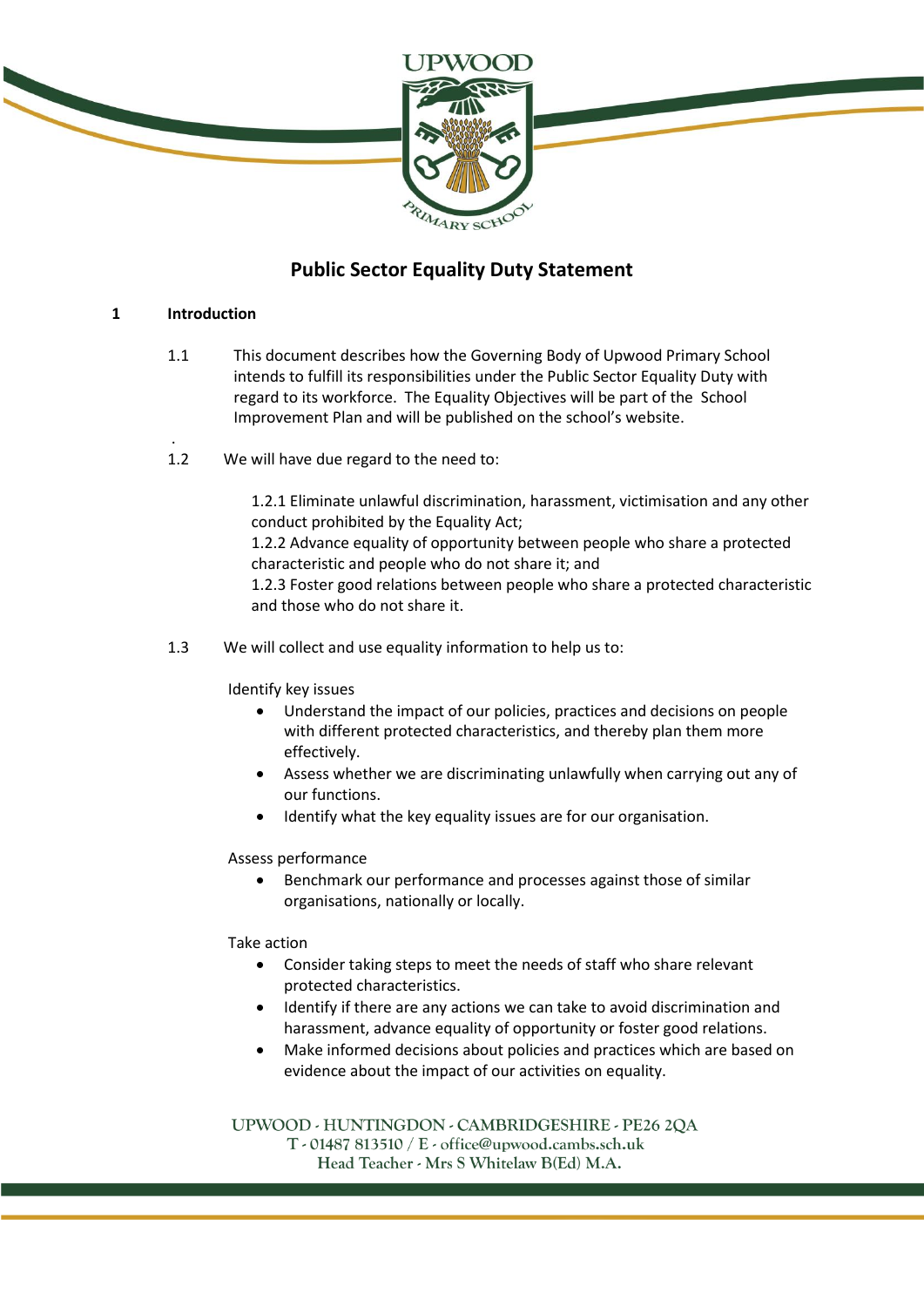

- 
- Have due regard to the aims of the general equality duty by ensuring that staff have appropriate information for decision-making.
- 1.4 We will work towards developing an equality profile of staff to help us to understand key equality issues in our workforce, including any evidence of pay gaps or 'occupational segregation' i.e. staff with certain protected characteristics being over-represented in particular roles, for example, women as cleaners, or at certain grades. In addition, we note that it is likely to be useful to collect and consider information, appropriately disaggregated, about:
	- recruitment and promotion
	- numbers of part-time and full-time staff
	- pay and remuneration
	- training
	- return to work of women on maternity leave
	- return to work of disabled employees following sick leave relating to their disability
	- appraisals
	- grievances (including about harassment)
	- disciplinary action (including for harassment)
	- dismissals and other reasons for leaving.

#### **2. Publication of Equality Information**

- 2.1 We will publish relevant, proportionate information which is broad enough to give a full picture of performance across our school. We will demonstrate how we have used this information to have due regard to all three aims of the duty, for all relevant protected characteristics. Our information will usually fall into two main categories:
	- 2.1.1 information to identify equality issues. Examples of this include equality monitoring information about employees, information about the effect of our activities on people with different protected characteristics or any engagement we may have carried out.
	- 2.1.2 information about steps taken to have due regard to the aims of the general equality duty. For example, any records we have about how we had due regard in making certain decisions, information that was considered in that decision-making (including engagement), consideration of steps to mitigate adverse impacts, or details of policies to address equality concerns.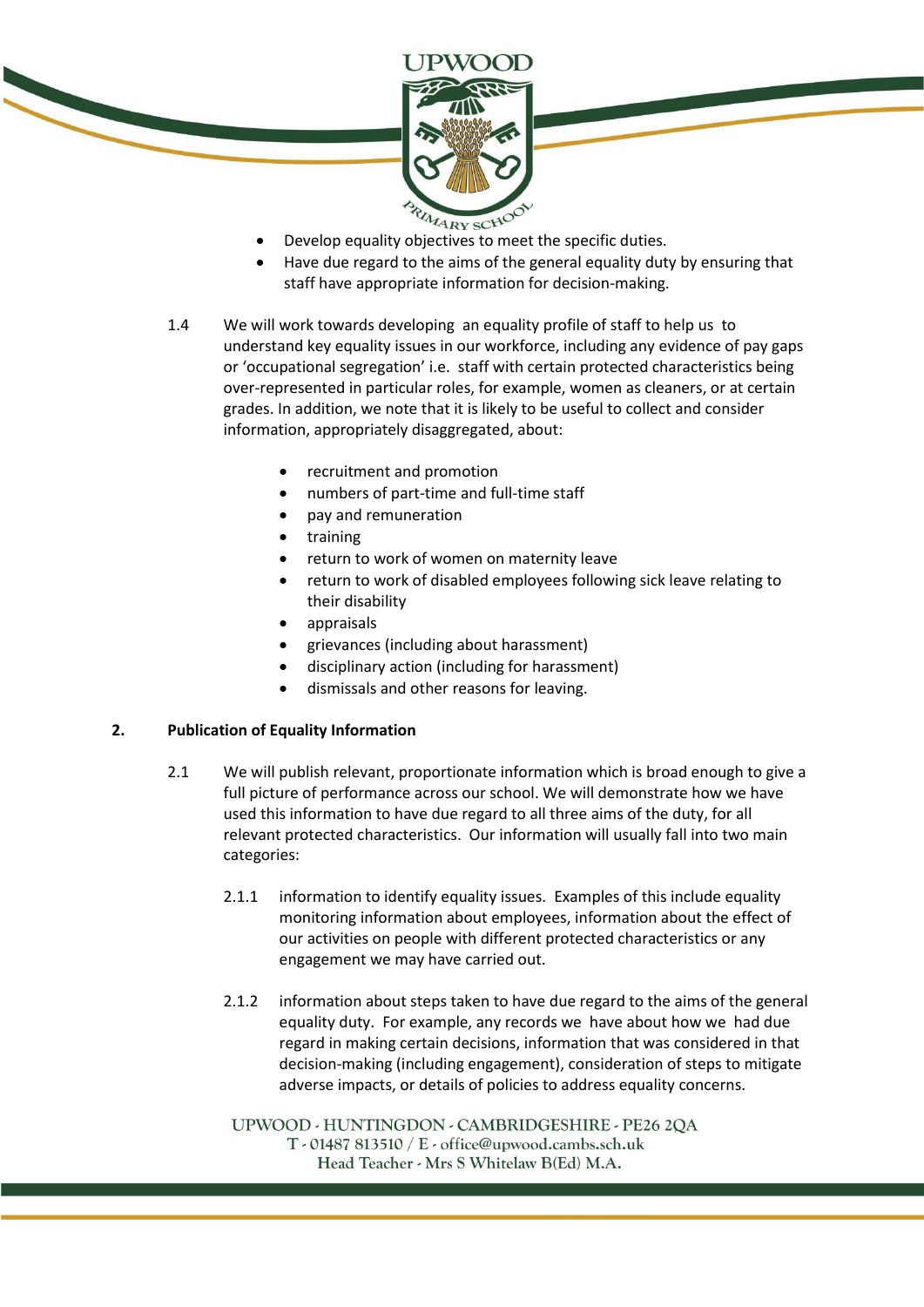

- 2.2 We note that the Equalities and Human Rights Commission would normally expect to see the following information:
	- the race, disability, gender and age distribution of our workforce at different grades, and whether they are full or part time
	- an indication of the likely representation on sexual orientation and religion and belief, provided that no-one can be identified as a result
	- an indication of any issues for transsexual staff, based on engagement with transsexual staff or equality organisations
	- gender pay gap information
	- information about occupational segregation
	- grievance and dismissal information for people with relevant protected characteristics
	- complaints about discrimination and other prohibited conduct from staff
	- details and feedback of engagement with staff and trade unions
	- quantitative and qualitative research with employees e.g. staff surveys
	- records of how we have had due regard to the aims of the duty in decisionmaking with regard to our employment, including any assessments of impact on equality and any evidence used
	- details of policies and programmes that have been put into place to address equality concerns raised by staff and trade unions.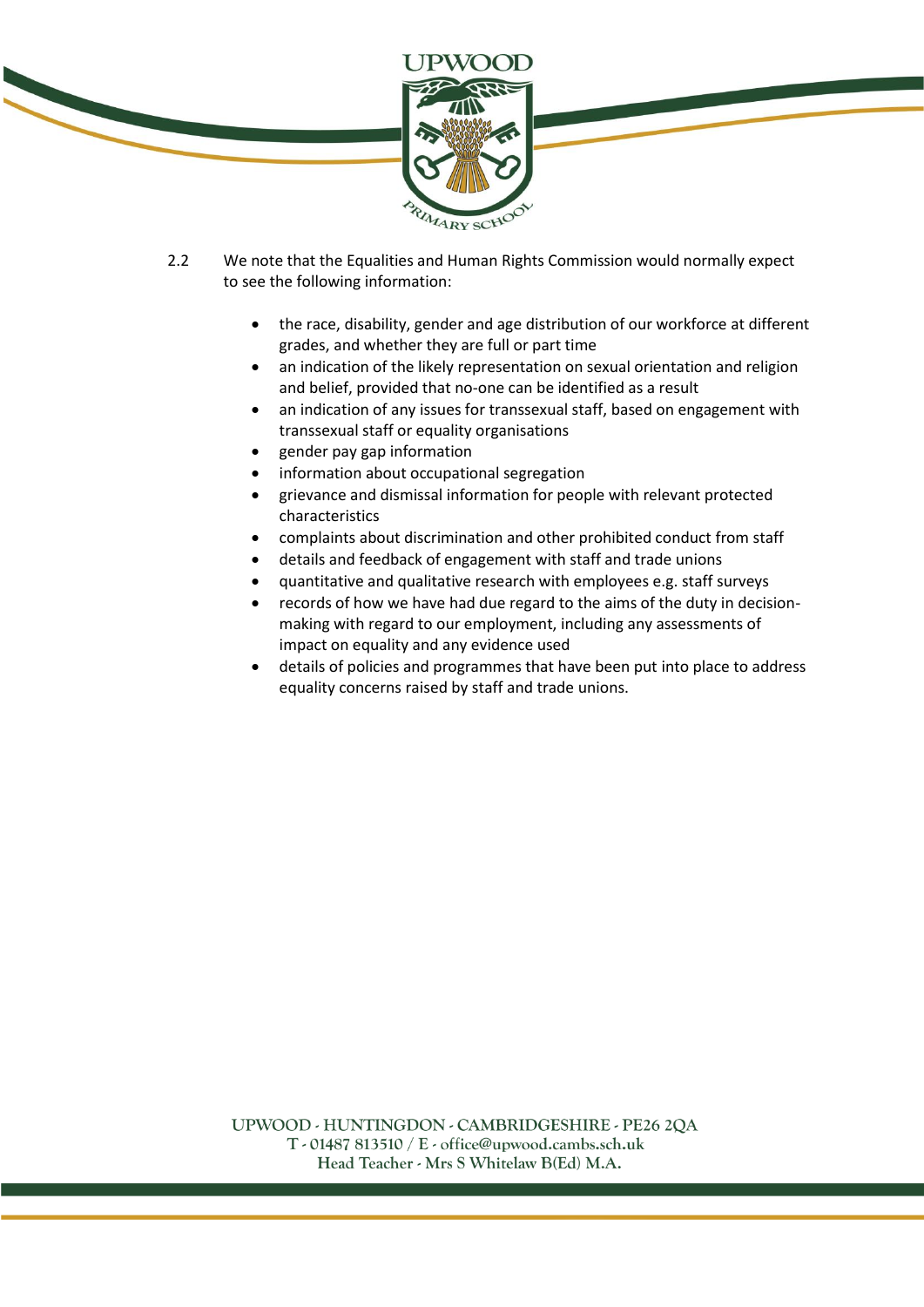

**Appendix 1**

## **Staffing information Analysis and Draft Objectives**

1 Staffing Complement of the School for the year **2017 – 2018** 

2

| Fulltime  |       |                                                                      |
|-----------|-------|----------------------------------------------------------------------|
|           | Men   |                                                                      |
|           | Women | 14 (9 teachers; 5 support staff, all White British, no disabilities) |
| Part time |       |                                                                      |
|           | Men   | $_{0}$                                                               |
|           | Women | 5 (no teachers; 5 support staff, all White British, no disabilities) |

2 Recruitment, Promotion, Performance Pay and Training by Gender, Race and Disability

| Promoted internally<br>Prior to Sep 2014 | Total<br>2<br>2 | Male | Fem<br>2<br>2 | Race | Disability |
|------------------------------------------|-----------------|------|---------------|------|------------|
| Recruited from Sep<br>2014               | 13              | 1    | 12            |      |            |
| Performance Pay                          | 9               | 1    | 8             |      |            |
| <b>Training courses</b>                  | 19              | 1    | 18            |      |            |

3 Salary by Gender Race and Disability *This should be recorded as full time equivalent salary*

| 119k <sup>∙</sup> |    | £20k-£29k |  | £30k -£39k |   | £40k - £49k |  | £50k - £59k |  | >E60k |  |
|-------------------|----|-----------|--|------------|---|-------------|--|-------------|--|-------|--|
| M                 |    | M         |  | M          |   | M           |  | M           |  | M     |  |
|                   | 10 |           |  | --         | - |             |  |             |  |       |  |

All White British No disabilities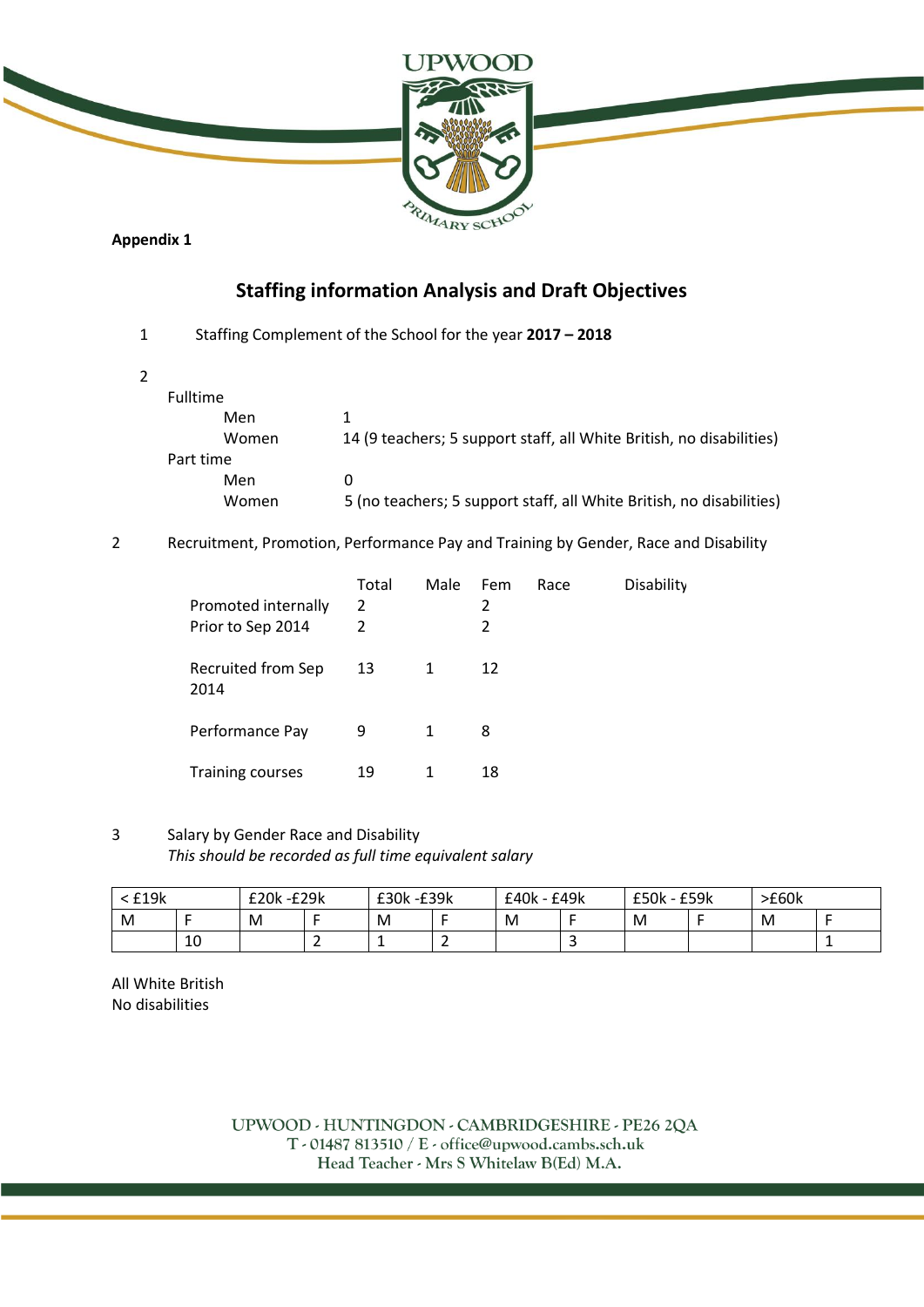

and Grievances and disciplinary action and complaints of harassment

Number of cases in the last 3 years: 1 Analysis by Gender Race and Disability: Female, White British, no disability.

5 Pregnancy Maternity and Paternity Leave and Family Issues

Number of disputes arising in the last 3 years: 0 Analysis by Gender Race and Disability NA

6 Based on the information gathering exercise the issues identified are: Recruiting more male staff and staff from other races.